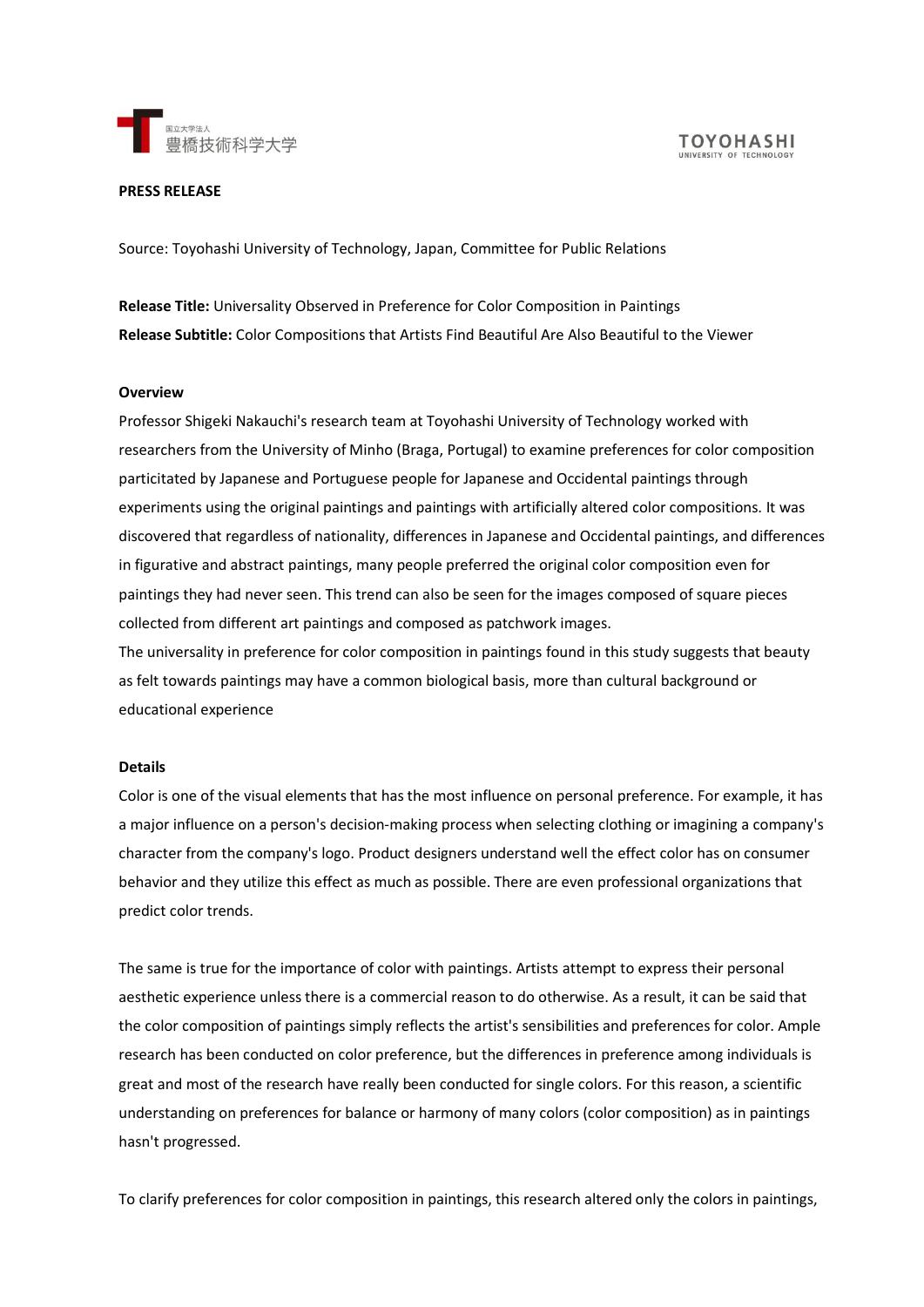

# **TOYOHASHI**

without altering spatial composition or lightness. The color gamut for each painting piece was rotated counterclockwise around the average color (**Figure 1**). In doing so, the relationship between colors found in the painting and the average saturation remained unchanged from the original, while the impression of the color composition in the paintings was greatly altered. We prepared paintings by rotating the color gamut by 90, 180, and 270 degrees counterclockwise, and asked participants in the experiment to pick which color composition they preferred the most from among the four varieties of paintings, which also included the original painting (four-alternative forced choice). For the experiment, 40 paintings were prepared, of which 20 were Occidental and Japanese paintings that were photographed in Portugal and Japan (Toyohashi City Museum of Art and History) and the remaining 20 were taken from art galleries on the internet. 90 people from Japan and 45 people from Portugal participated in the experiment. Participants had not received any special education in art.

From the results of the experiment, we discovered that around 70% of participants, both Japanese and Portuguese, preferred the color composition of the original painting the most, even for paintings that they had never seen before. (However, when selected randomly, this dropped to 25% as chance level.) This trend was the same for abstract painting depicted without objects associated with a specific color, for example the sky or human faces.

We also divided each painting into pieces and scrambled those pieces around, as well as creating a patchwork image from pieces of 20 different paintings to make the content painted in the painting hard to distinguish, as shown in **Figure 2**, and carried out the same experiment. We discovered that about 60% of participants favored the scrambled painting of the original painting or the color composition of the patchwork painting of original paintings the most.

These results indicate the following:

- 1) Painters and non-painters share to a certain degree a common standard for beauty and color appeal, regardless of differences in art education or cultural background based on the fact that the color composition selected based on participants' preference coincided as a result with what the painter had painted.
- 2) As the original painting was preferred even when scrambled, there may be some regularities in the color composition that indicates the originality of the painting rather than the memory color offering clues, such as something being painted that evokes a particular image.
- 3) As the original color composition was preferred even for the patchwork images, there may be a biological mechanism to sense beauty (allure) where common characteristics are present among paintings by completely different artists, and both painter and not painter alike sense this beauty whether they are aware or not.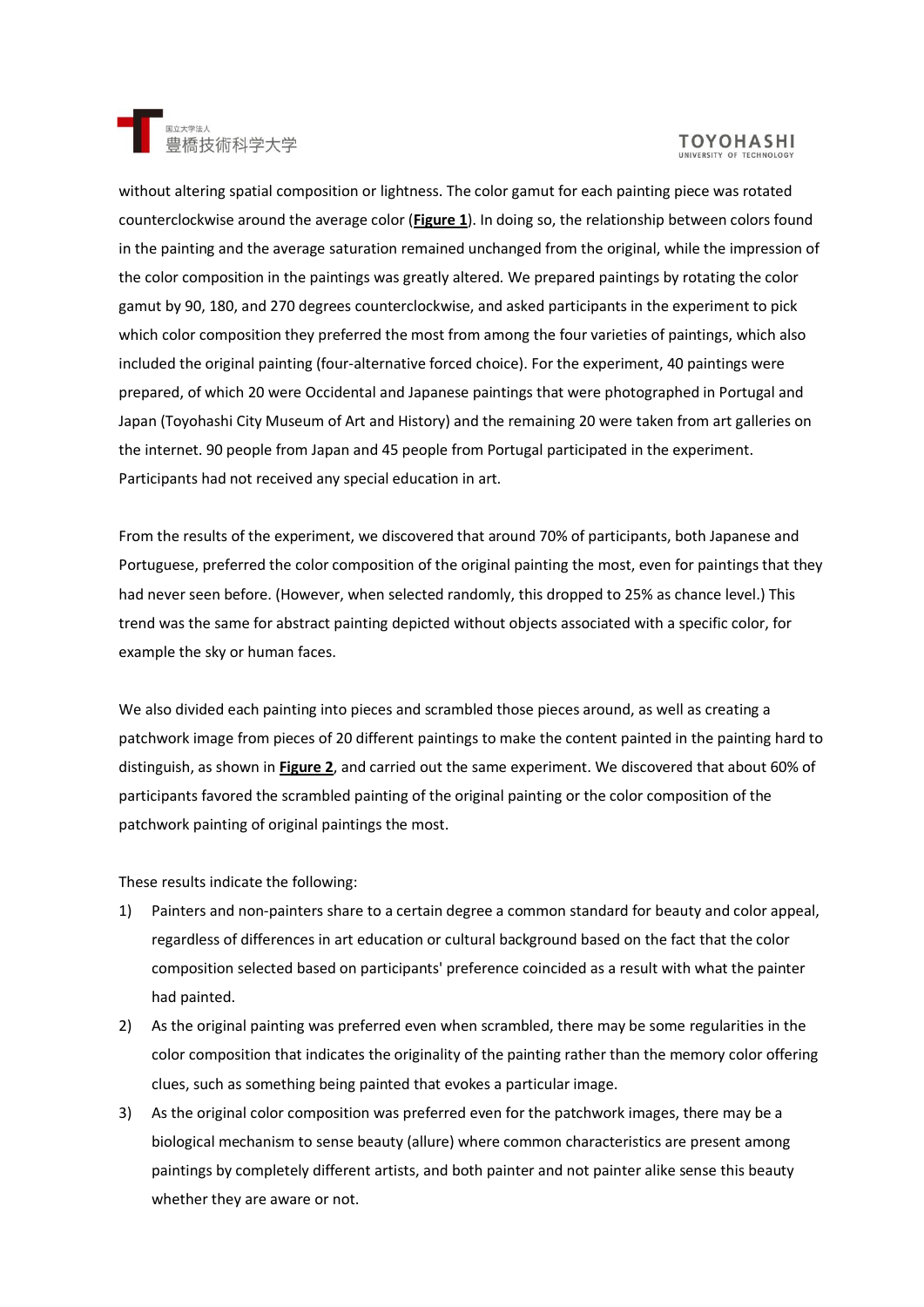

#### **TOYOHASHI** UNIVERSITY OF TECHNOL

### **Future Outlook**

The research team believes that each person has a mechanism for sensing an allure and beauty for color composition and that this characteristic may be surprisingly common among people. What factors influence beauty? Why do humans have a mechanism to sense beauty in the first place? We hope to answer these questions about beauty, which is considered to be an extremely individual and subjective thing, by clarifying the mechanism behind our decision-making process for "liking" photos on social media, selecting clothing, and deciding on interior decoration for rooms.

#### **Acknowledgements**

Measurements of Japanese paintings were carried out in cooperation with the Toyohashi City Museum of Art and History. This research received the following support: JSPS KAKENHI Grant Number JP19H01119 and 20H05956 and the Portuguese Foundation for Science and Technology (FCT) in the framework of the Strategic Funding.

### **Reference**

Shigeki Nakauchi, Taisei Kondo, Yuya Kinzuka, Yuma Taniyama, Hideki Tamura, Hiroshi Higashi, Kyoko Hine, Tetsuto Minami, João M. M. Linhares & Sérgio M. C. Nascimento, Universality and superiority in preference for chromatic composition of art paintings. *Scientific Reports* **12,** 4294 (2022). https://doi.org/10.1038/s41598-022-08365-z

## **Further information**

Toyohashi University of Technology 1-1 Hibarigaoka, Tempaku, Toyohashi, Aichi Prefecture, 441-8580, JAPAN Inquiries: Committee for Public Relations E-mail: press@office.tut.ac.jp Toyohashi University of Technology founded in 1976 as a National University of Japan is a research institute in the fields of mechanical engineering, advanced electronics, information sciences, life sciences, and architecture. Website:<https://www.tut.ac.jp/english/>